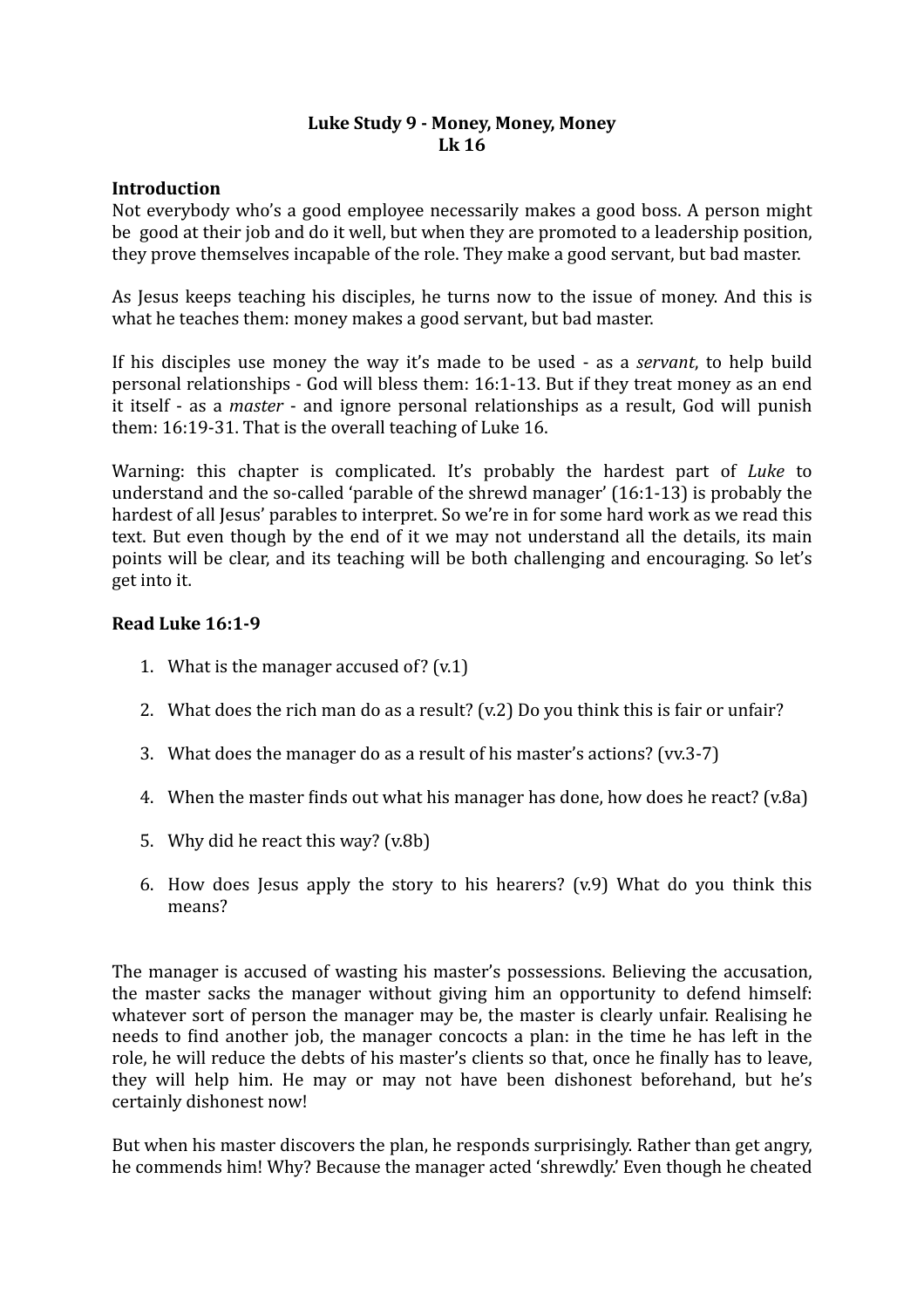him of money, the manager showed a resourcefulness that the master nonetheless finds commendable (given his own ruthlessness in  $v.2$ , the master may have seen something of himself in him!) Jesus says this kind of mutual shrewdness is not unusual in the people of this world. In fact, they are shrewder with each other than are the 'people of the light,' i.e. disciples.

What *is* unusual is what Jesus then does with this observation. We expect him to condemn this shrewdness. But actually, he encourages it! He tells his disciples, like the manager, to use money to make friends so they can obtain future benefit, i.e. 'be welcomed into eternal dwellings.' What is going on here?

It's important to note that Jesus isn't endorsing every aspect of the manager's behaviour, e.g. his active dishonesty. Rather, he's just extracting from an extremely vivid story a basic point: disciples should use money to make friends. That is, they should realise what every person in the world realises: that money isn't an end in itself but is there to serve a bigger purpose - building relationships. If they can make their money work for them in that way, then God will reward them in eternal life.

But isn't that then saying that eternal life is something people *earn*, by something they *do*, i.e. use their money wisely? No. But we have to look at the next verses to see why.

# **Read Luke 16:10-12**

- 7. What general principle does Jesus lay out in v.10?
- 8. How does he then apply it to money in vv.11-12?

Having talked about *behaviour* when it comes to money, Jesus now digs down to the next layer: *character.* 

First, he lays out a general principle: if you can be trusted with a little, you can be trusted with a lot; if you're dishonest with a little, you'll be dishonest with a lot. That is, character is character: it doesn't matter what you've been given, the way you will manage it will be determined by who you are.

Then he applies this principle to money. If you don't know how to use money for what it's for - building relationships - then how will God be able to entrust you with the much more valuable treasure of eternal life? If you can't use God's property (money), how can he give you property of your own (eternal life)?

Again, it seems like Jesus is saying that whether you go to heaven or not depends on how you use money. But he's not. He's not saying how you use money is what *earns* you a place in heaven. Rather, he's saying it's just *evidence* of something - who you serve that *is* what determines your eternal future. That's the point he makes next.

# **Read Luke 16:13-15**

9. What does Jesus say here about God and money?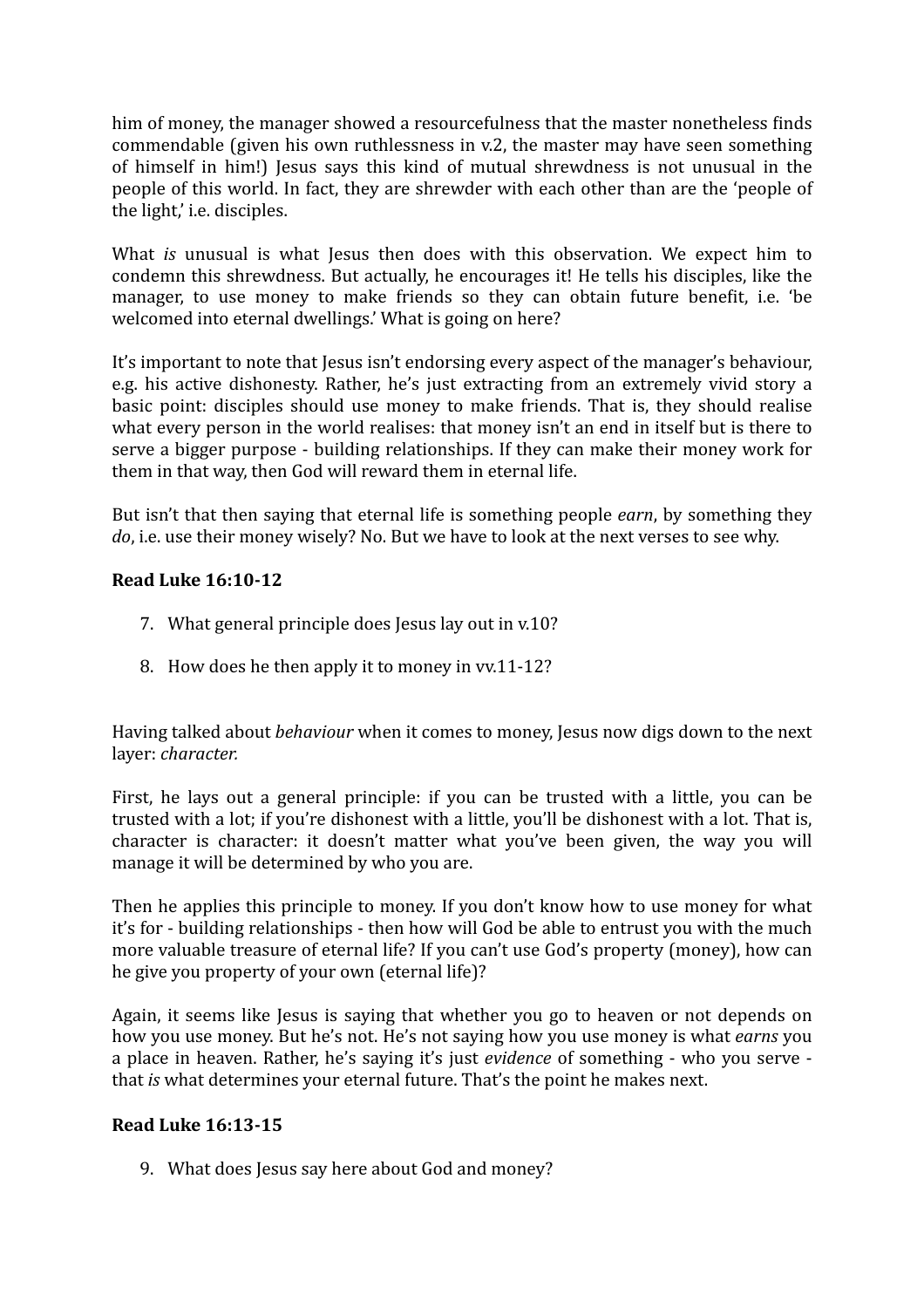# 10. How do the Pharisees react to this teaching? Why?

11. What is Jesus' judgment on them?

Just as our actions  $(v.9)$  come from our character  $(vv.10-12)$ , so our character comes from who we serve (v.13). And who we serve determines our future. The Pharisees had chosen to serve money - they 'loved' it  $(v.14)$  - and that choice was detestable in God's eyes (v.15). Rather we should serve God - entrust ourselves to his care - and that will result in us being given 'true riches,' i.e. salvation. How we use money will just be evidence of who we have chosen to serve. If we serve money, we will trust in that to save us, and so will be reluctant to spend it on others. If we serve *God*, we will trust in *him* save us, and so will feel freer to spend money on others.

To summarise: Jesus tells us to use money to build relationships. If we use it that way, we will be showing that we know it is our servant, not our master, and that God is our master. As a result of having God as our master - entrusting ourselves to him - he will welcome us into eternal dwellings.

Before we move on to the remainder of the chapter, it's worthwhile thinking through how this applies to us.

- 12. How can we use money helpfully to build relationships?
- 13. How does knowing God is our master help us be freer in spending money on other people?

So far, Jesus has taught us how to use money as a servant. In a moment, he's going to teach us the danger of treating it like a master. But before he does, he's going to say some things about the law that will seem disconnected at first but, by the end, will make sense.

#### **Read Luke 16:16-18**

- 14. What was the guiding principle of behaviour 'until  $John$ '? (v.16a)
- 15. What has been the guiding principle 'since that time'?  $(v.16b)$
- 16. Does the former guiding principle still have any use? (v.17; the verse in the original starts with a 'but')

The way people knew God's mind on morality before lesus was the law and the prophets. Now, they have it fully revealed to them in the good news of the kingdom. But that doesn't mean the law and the prophets are now irrelevant: they still accurately communicate how God thinks we should live. Although this seems disconnected to what Jesus is now saying, it will become clear by the end of his next story.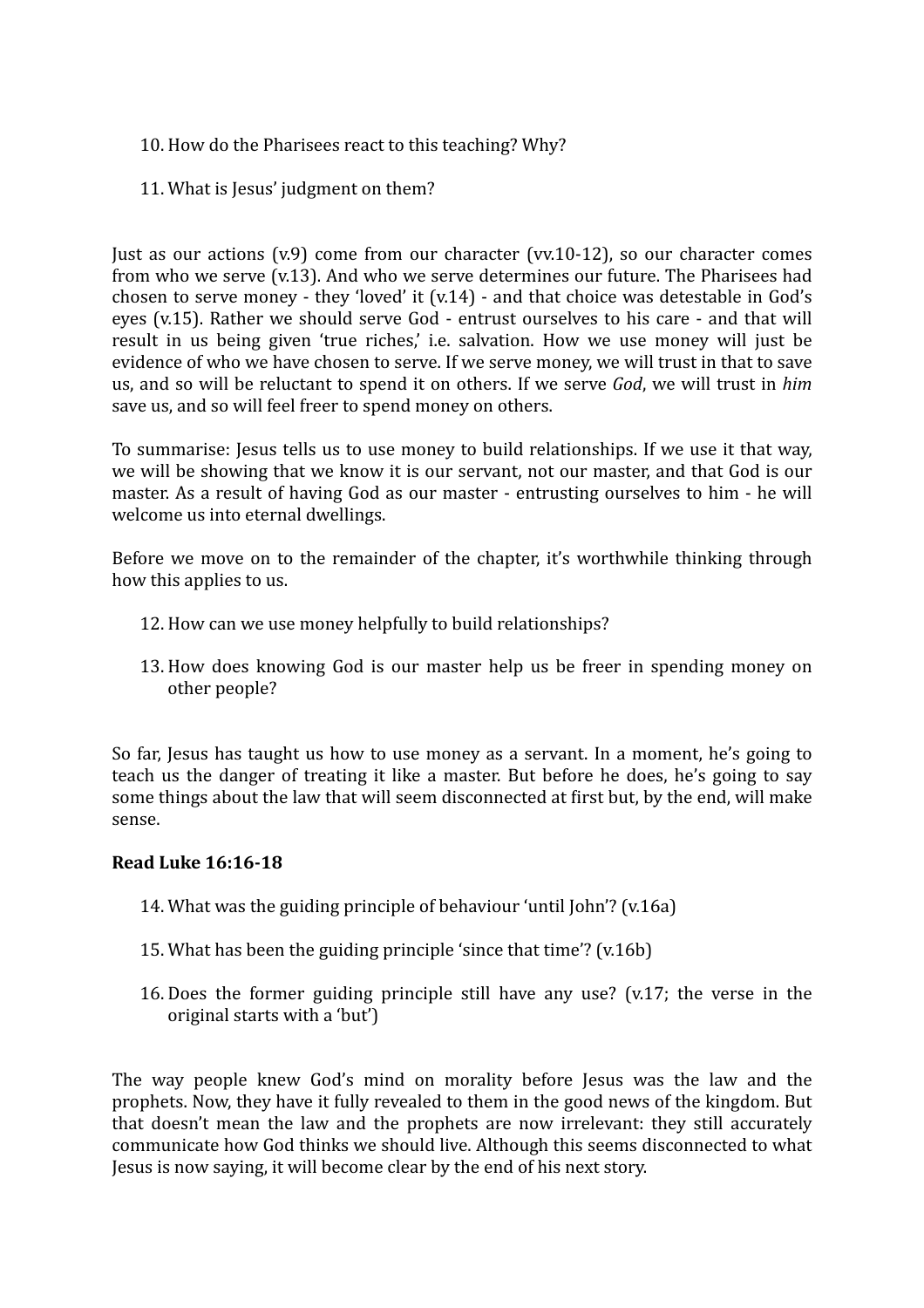# **Read Luke 16:19-31**

- 17. Who are the two people in the story? How are they different? (vv.19-21)
- 18. What happens to them both?  $(v.22)$
- 19. How are their situations different now?  $(v.23)$
- 20. What does the rich man ask for? (vv.24)
- 21. What is Abraham's reply?  $(vv.25-26)$
- 22. What does the rich man ask for then? (vv.27-28)
- 23. What is Abraham's reply?  $(vv.29-31)$
- 24. What do you think the point of this story is, in the context of the whole chapter?

Jesus has told us to have *money as our servant* and *God as our master*: that way, we will be 'welcomed into eternal dwellings'  $(v.9)$ . Now, he tells the story of someone who evidently had *money* as his master - the rich man - and suffered as a consequence: he went to hell.

The rich man is selfish. He knows Lazarus and knows he needs help, but doesn't give it to him. He does not use 'worldly wealth to gain friends.' As a result, when both men die, their roles are reversed: Lazarus is sent to Abraham's side (heaven) and the rich man is sent to Hades (technically the place of the dead, but here, effectively, hell). The rich man begs for relief but Abraham says he can't have any; essentially, 'You had your god back on earth - money - and it gave you what it had to give you. Lazarus is now getting what his God can give him. In other words, you're getting what you deserve for your idolatry.'  $(v.25)$ 

The rich man then asks if Lazarus can be sent to his five brothers - who are still alive and presumably living a similarly selfish lifestyle - to warn them of the consequences. Again, Abraham says no: they have already been warned in Moses (i.e. the law) and the prophets, and even sending a resurrected man to them will make no difference. It's God they're not listening to: changing the medium by which he communicates won't change anything. 

Now it becomes clear why lesus said what he did in verses 16-18. Though the kingdom of God is now being preached, God still speaks through the law and the prophets  $(v,17)$ . The law and the prophets are full of commands to care for the poor and warnings about what happens to you if you don't  $(e.g.$  Dt  $15:1-11$ . Isa  $58:67$ ). Therefore, the rich man's brothers have already been warned about their lifestyle and its consequences, says Abraham: *'They have Moses and the Prophets: let them listen to them.'* (v.29).